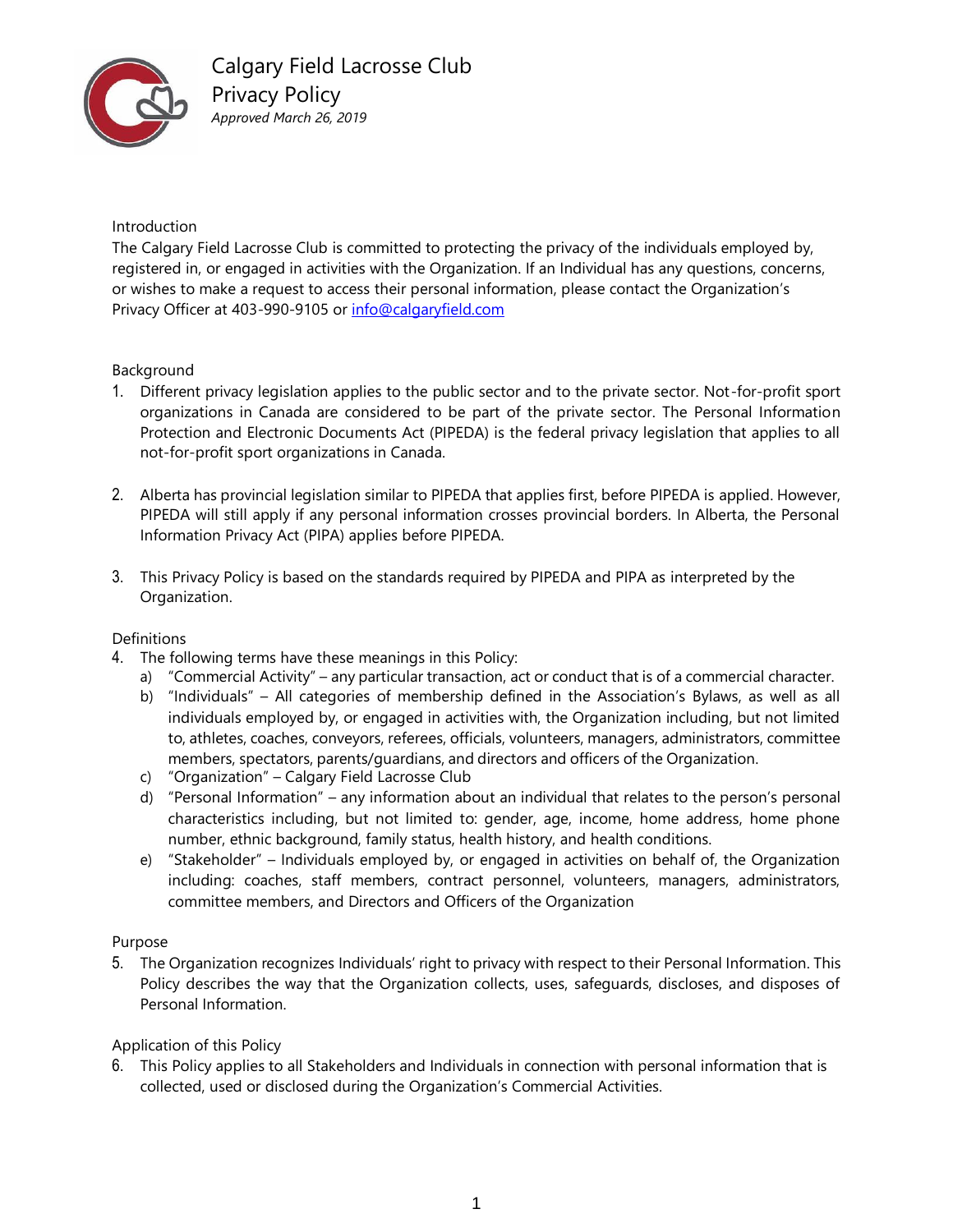

7. Except as provided in PIPEDA and PIPA, the Organization's Board of Directors will have the authority to interpret any provision of this Policy that is contradictory, ambiguous, or unclear.

### **Obligations**

- 8. The Organization is obligated to:
	- a) Follow and abide by PIPA and PIPEDA in all matters involving the collection, use, and disclosure of Personal Information during the Organization's Commercial Activities.
	- b) Always disclose what Personal Information is being collected from Individuals and for what purpose the Personal Information is being collected. The Organization will not require the collection of any Personal Information if the purpose for its collection is not identified.
- 9. In addition to fulfilling the legal obligations required by PIPEDA and PIPA, the Organization's Stakeholders will not:
	- a) Publish, communicate, divulge, or disclose to any unauthorized person, firm, corporation, or third party any Personal Information without the express written consent of the Individual
	- b) Knowingly place themselves in a position where they are under obligation to any organization to disclose Personal Information
	- c) In the performance of their official duties, disclose Personal Information to family members, friends, colleagues, or organizations in which their family members, friends, or colleagues have an interest
	- d) Derive personal benefit from Personal Information that they have acquired during the course of fulfilling their duties with the Organization
	- e) Accept any gift or favour that could be construed as being given in anticipation of, or in recognition for, the disclosure of Personal Information

### Accountability

10. The Organization's Privacy Officer is responsible for the implementation of this policy and monitoring information collection and data security, and ensuring that all staff receives appropriate training on privacy issues and their responsibilities. The Organization's Privacy Officer also handles personal information access requests and complaints. The Organization's Privacy Officer may be contacted at the following address:

Maria Deitz Phone: 403 990 9105 info@calgaryfield.com

Duties

- 11. The Privacy Officer will:
	- a) Implement procedures to protect personal information
	- b) Establish procedures to receive and respond to complaints and inquiries a. See bullet 34 under Compliance Challenges
	- c) Record all persons having access to personal information
	- d) Ensure any third party providers abide by this Policy
	- e) Train and communicate to staff information about the Organization's privacy policies and practices.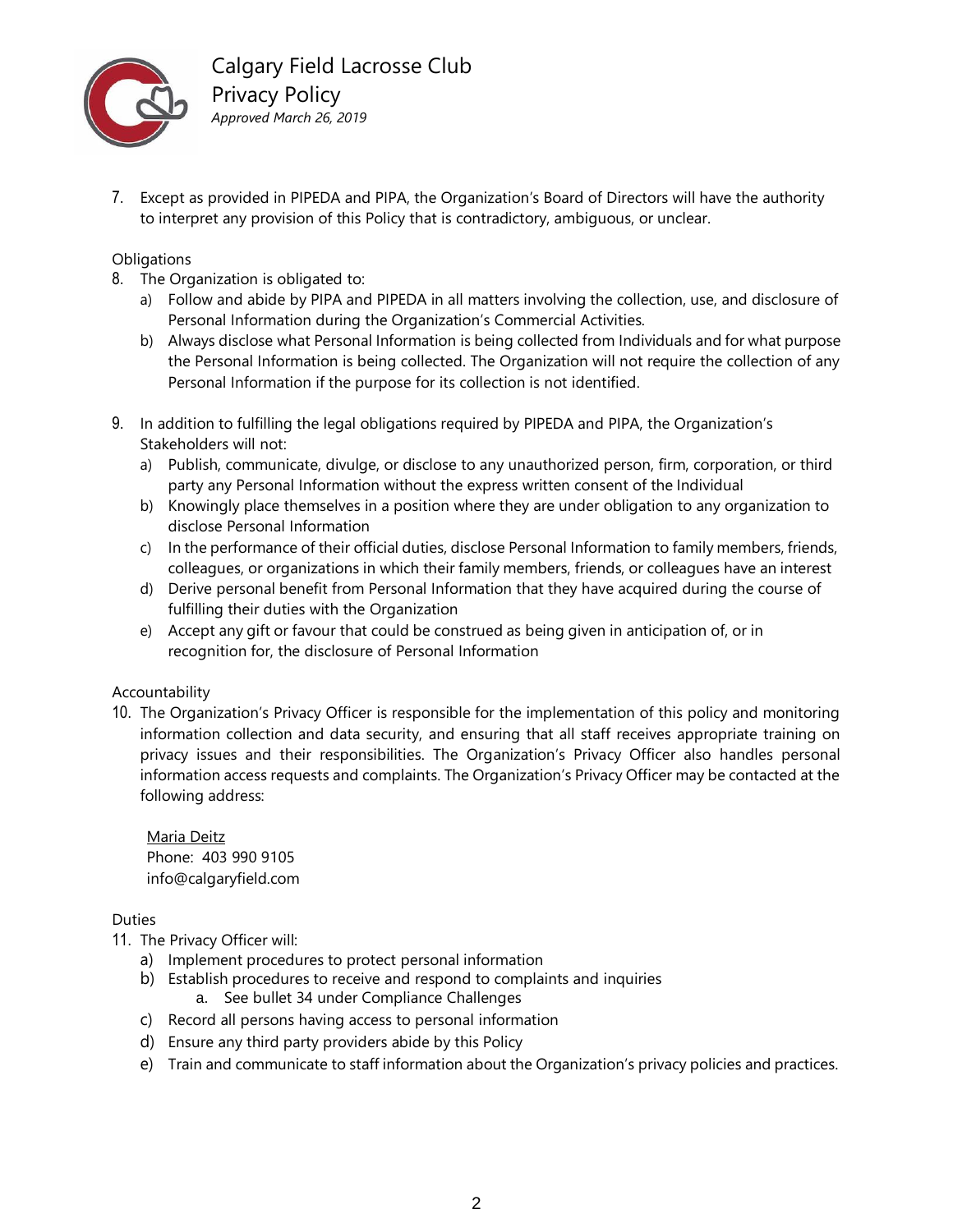

### Information Collection Purposes

12. The Organization may collect Personal Information from Individuals and prospective Individuals for purposes that may include any of the following:

#### Non-Commercial Activity

Communications

- a) Sending communications in the form of e-news or a newsletter with content related to the Organization's programs and affiliate programs, events, fundraising, activities, discipline, appeals, and other pertinent information
- b) Publishing articles, media relations and postings on the Organization's website, displays or posters
- c) Award nominations, biographies, and media relations
- d) Communication within and between Stakeholders and Individuals
- e) Discipline results and long-term suspension list
- f) Checking residency status

### Identification

*f)* Informing government funders, the number and demographic profile of registered Individuals

Registration, Database Entry and Monitoring

- *g)* Registration of programs, events and activities
- *h)* Database entry at the Coaching Association of Canada and to determine level of coaching certification, coaching qualifications, and coach selection.
- *i)* Database entry to determine level of officiating certification and qualifications
- *j)* Determination of eligibility, age group and appropriate level of play/competition
- *k)* Athlete Registration, outfitting uniforms, and various components of athlete and team selection
- *l)* Technical monitoring, educational purposes, sport promotion, and media publications

### General

- *m)* Travel arrangement and administration
- *n)* Implementation of the Organization's screening program
- *o)* Medical emergency, emergency contacts or reports relating to medical or emergency issues
- *p)* Determination of membership demographics and program wants and needs
- *q)* Managing insurance claims and insurance investigations
- *r)* Video recording and photography for personal use, and not commercial gain, by spectators, parents and friends
- *s)* Payroll, honorariums, company insurance and health plans
- *t)* CIS/NCAA, University/College, and Professional Lacrosse Club Scouts and/or Athletic Department Staff for player scouting purposes.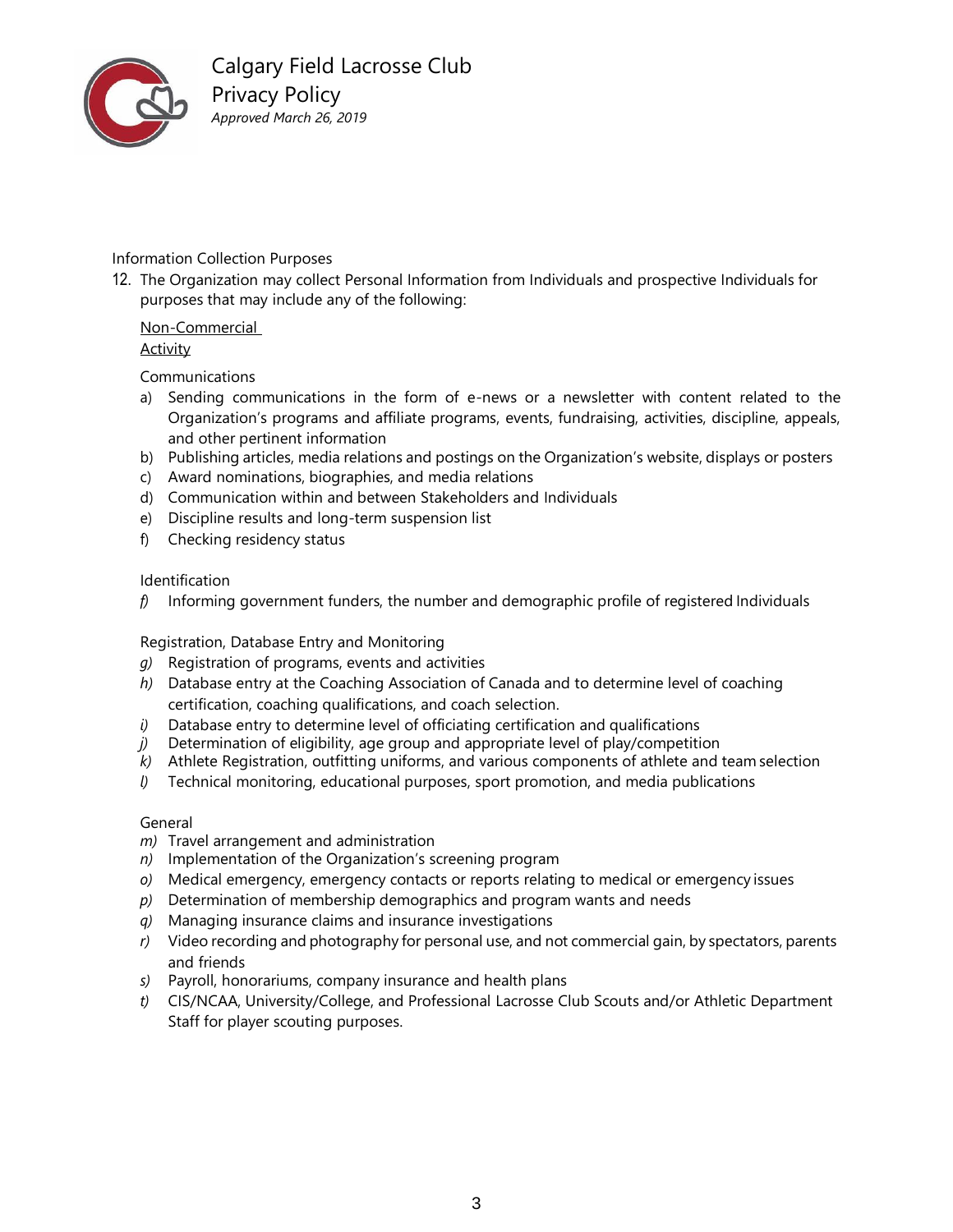

# Commercial Activity

Sales, Promotions and Merchandising

- a) Purchasing equipment, coaching manuals, resources and other products
- b) Promotion and sale of merchandise
- c) Video recording and photography for promotional use, marketing and advertising by the

### **Organization**

13. The Organization's Stakeholders may collect Personal Information from Individuals and prospective Individuals for other purposes, provided that documented consent specifying the use of the Personal Information is obtained from the Individuals or prospective Individuals.

### Consent

- 14. By providing Personal Information to the Organization, Individuals are implying their consent to the use of that Personal Information for the purposes identified in the Information Collection Purposes section of this Policy.
- 15. At the time of the collection of Personal Information and prior to the use or disclosure of the Personal Information, the Organization will obtain consent from Individuals by lawful means. The Organization may collect Personal Information without consent when it is reasonable to do so and permitted by law.
- 16. Individuals may consent to the collection and specified use of Personal Information in the following ways:
	- a) Completing and/or signing an application or registration form (see sample Appendix A)
	- b) Checking a check box, or selecting an option (such as 'Yes' or 'I agree')
	- c) Providing written consent either physically or electronically
	- d) Consenting orally in person
	- e) Consenting orally over the phone
	- f) Implicitly by providing the Personal Information
- 17. The Organization will not, as a condition of providing a product or service, require Individuals to consent to the use, collection, or disclosure of Personal Information beyond what is required to fulfill the specified purpose of the product or service.
- 18. An Individual may withdraw consent in writing, at any time, subject to legal or contractual restrictions. The Organization will inform the Individual of the implications of withdrawing consent.
- 19. The Organization will not obtain consent from Individuals who are minors, seriously ill, or mentally incapacitated. Consent from these individuals will be obtained from a parent, legal guardian, or a person having power of attorney.
- 20. The Organization is not required to obtain consent for the collection of Personal Information, and may use Personal Information without the Individual's knowledge or consent, only if:
	- a) It is clearly in the Individual's interests and the opportunity for obtaining consent is not available in a timely way
	- b) Knowledge and consent would compromise the availability or accuracy of the Personal Information and collection is required to investigate a breach of an agreement or a contravention of a federal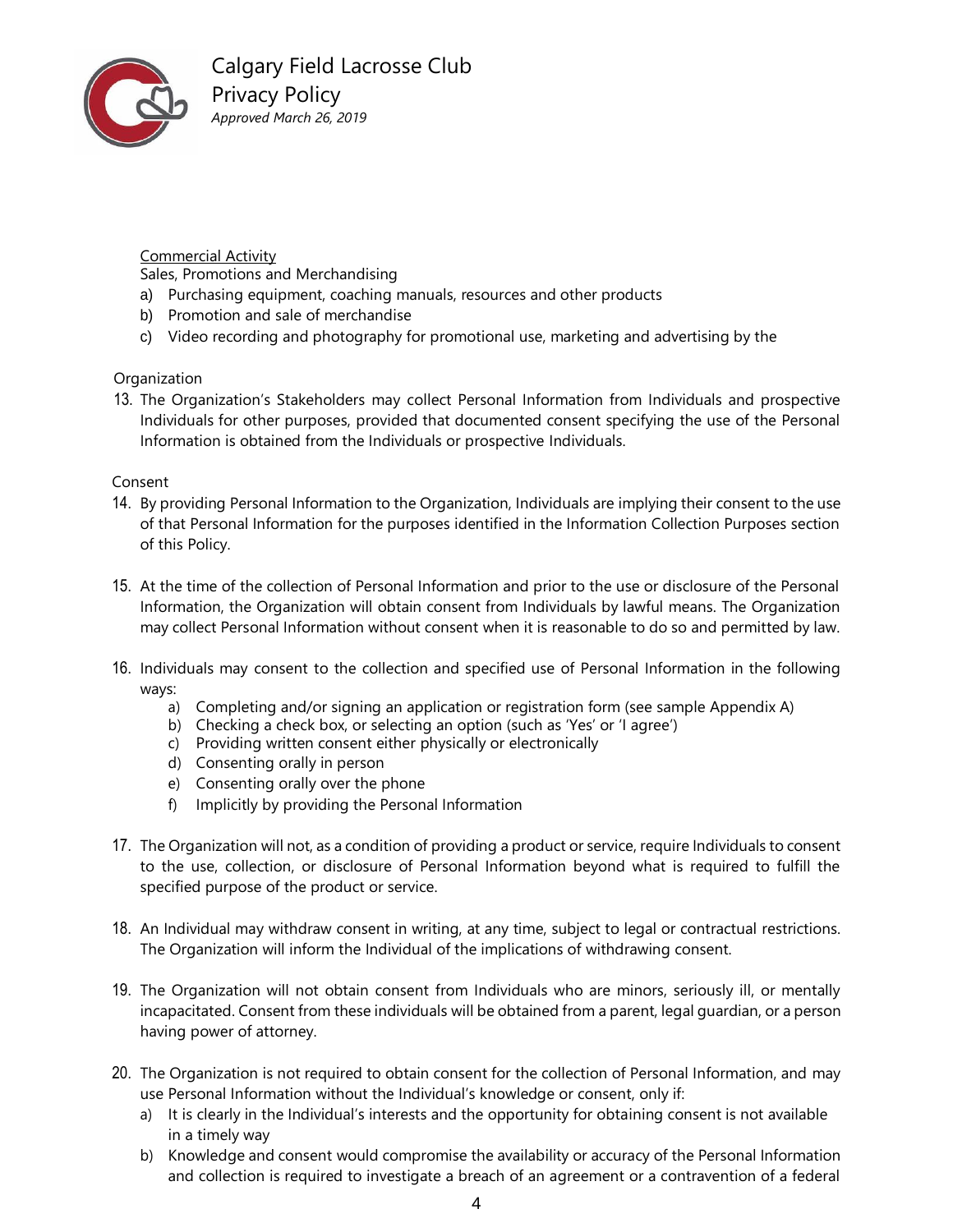

Calgary Field Lacrosse Club Privacy Policy *Approved March 26, 2019*

or provincial law

- c) An emergency threatens a Individual's life, health, or security
- d) The information is publicly available as specified in PIPEDA and/or PIPA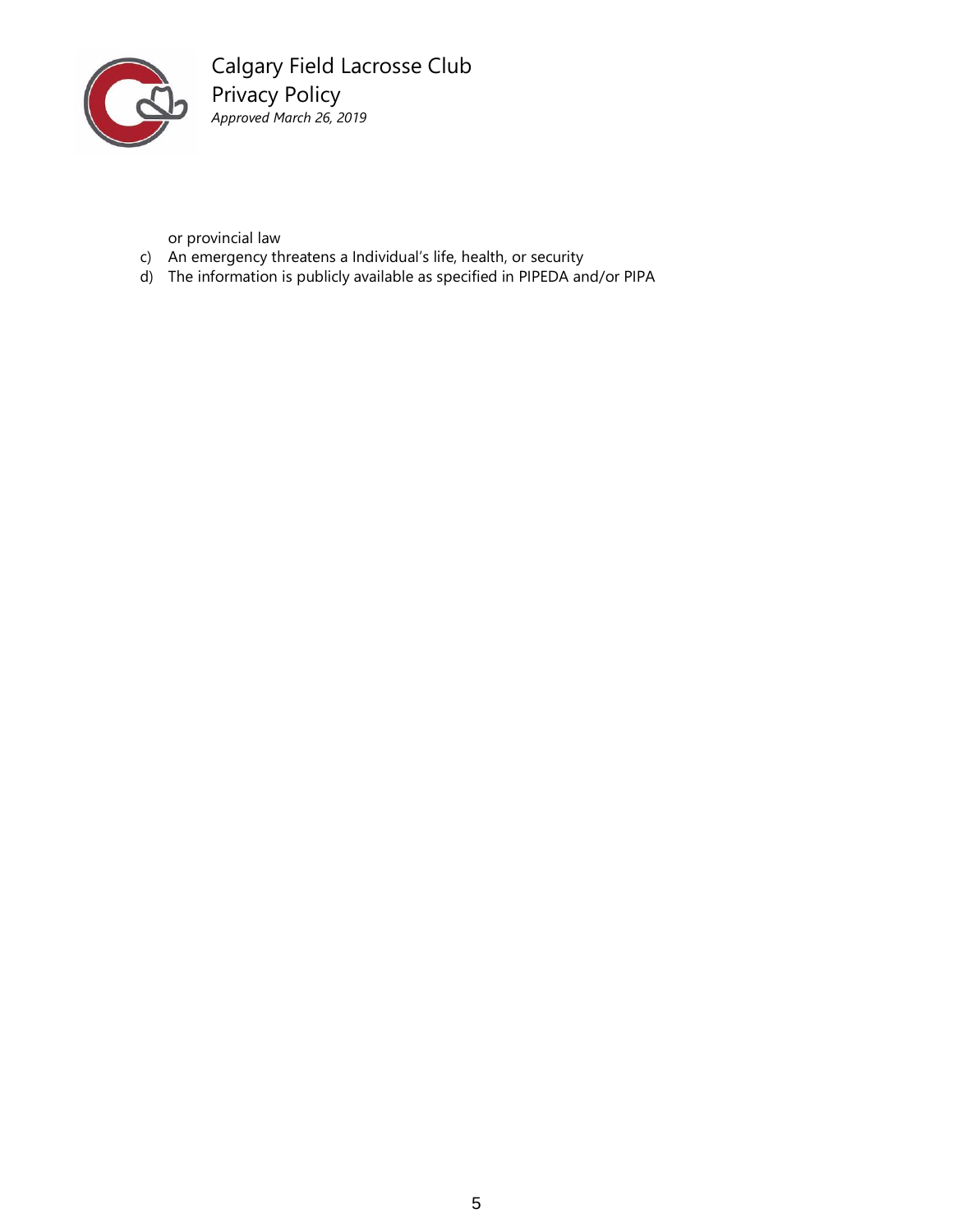

- 21. The Organization is also not required to obtain consent for the collection of Personal Information if the information is for journalistic, artistic, or literary purposes.
- 22. The Organization may disclose Personal Information without the Individual's knowledge or consent only:
	- a) To a lawyer representing the Organization
	- b) To collect a debt that the Individual owes to the Organization
	- c) To comply with a subpoena, a warrant, or an order made by a court or other body with appropriate jurisdiction
	- d) To a government institution that has requested the information and identified its lawful authority, if that government institution indicates that disclosure is for one of the following purposes: enforcing or carrying out an investigation, gathering intelligence relating to any federal, provincial, or foreign law, national security or the conduct of international affairs, or administering any federal or provincial law
	- e) To an investigative body named in PIPEDA or PIPA or a government institution, if the Organization believes the Personal Information concerns a breach of an agreement, contravenes a federal, provincial, or foreign law, or if the Organization suspects the Personal Information relates to national security or the conduct of international affairs
	- f) To an investigative body for purposes related to the investigation of a breach of an agreement or a contravention of a federal or provincial law
	- g) In an emergency threatening an Individual's life, health, or security (the Organization will inform the Individual of the disclosure)
	- h) To an archival institution
	- i) 20 years after the individual's death or 100 years after the record was created
	- j) If it is publicly available as specified in PIPEDA and/or PIPA
	- k) If otherwise required by law

### Accuracy, Retention, and Openness

- 23. In order to minimize the possibility that inappropriate Personal Information may be used to make a decision about a Member, Personal Information will be accurate, complete, and as up-to-date as is necessary for the purposes for which it will be used.
- 24. Personal Information will be retained as long as reasonably necessary to enable participation in the Organization programs, events, and activities, and in order to maintain historical records as may be required by law or by governing organizations.
- 25. The Organization's Stakeholders will be made aware of the importance of maintaining the confidentiality of Personal Information and are required to comply with the Organization's Confidentiality Policy.
- 26. Personal Information will be protected against loss or theft, unauthorized access, disclosure, copying, use, or modification by security safeguards appropriate to the sensitivity of the Personal Information.
- 27. Personal Information that has been used to make a decision (ex: discipline, appeals or selection to programs) about an Individual will be maintained for a minimum of one year in order to allow the individual the opportunity to access the Personal Information after the decision has been made.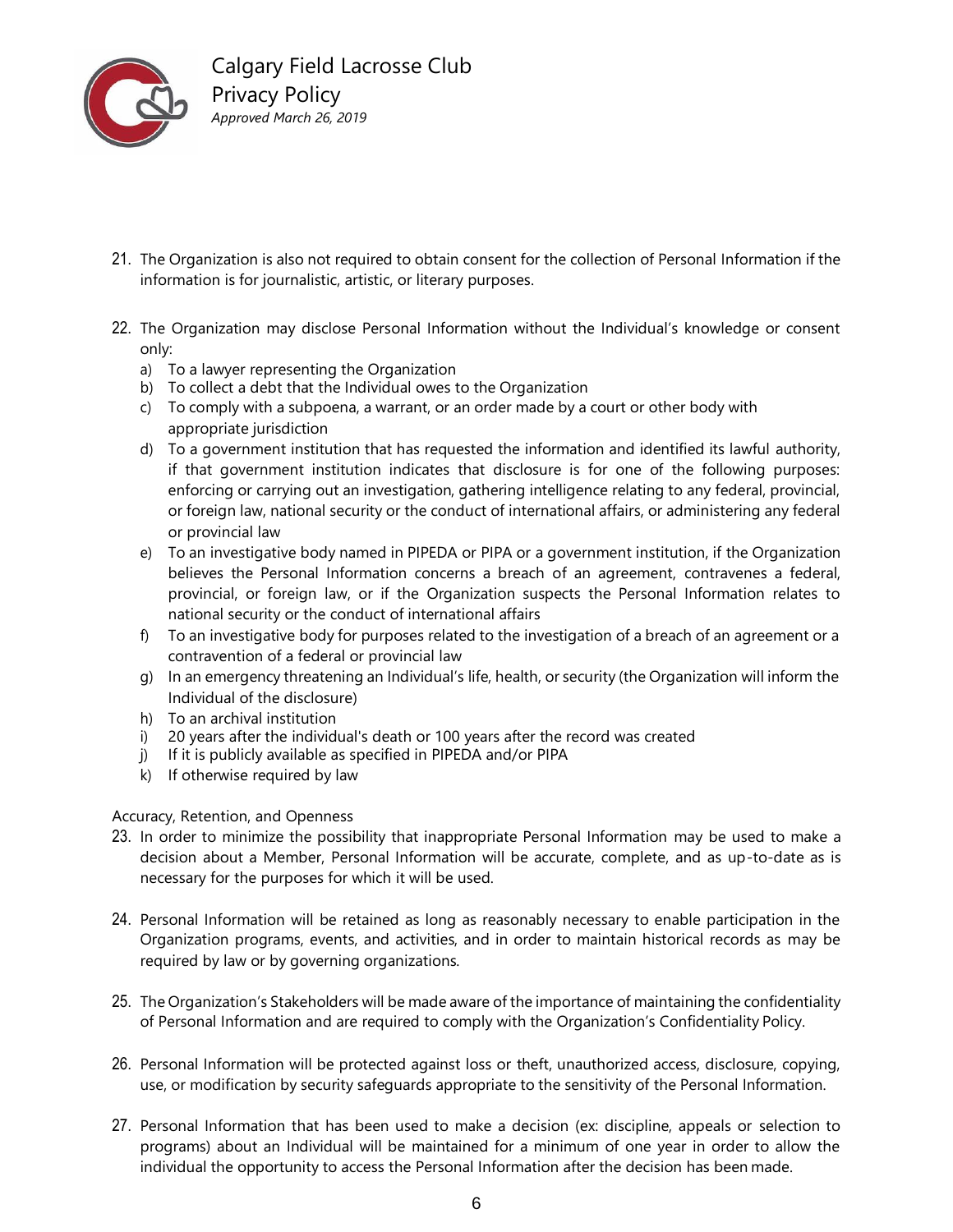

- 28. The Organization will make the following information available to Individuals:
	- a) This Privacy Policy
	- b) The name or title, and the address, of the person who is accountable for the Organization's Privacy Policy
	- c) The means of gaining access to Personal Information held by the Organization
	- d) A description of the type of Personal Information held by the Organization, including a general account of its use
	- e) Identification of any third parties to which Personal Information is made available

### Access

- 29. Upon written request, and with assistance from the Organization after confirming the Individual's identity, Individuals may be informed of the existence, use, and disclosure of their Personal Information and will be given access to that Personal Information. Individuals are also entitled to be informed of the source of the Personal Information and provided with an account of third parties to which the Personal Information has been disclosed.
- 30. Unless there are reasonable grounds to extend the time limit, requested Personal Information will be disclosed to the Individual, at no cost to the Individual, within thirty (30) days of receipt of the written request.
- 31. Individuals may be denied access to their Personal Information if the information:
	- a) Is prohibitively costly to provide
	- b) Contains references to other individuals
	- c) Cannot be disclosed for legal, security, or commercial proprietary purposes
	- d) Is subject to solicitor-client privilege or litigation privilege
- 32. If the Organization refuses a request for Personal Information, it shall inform the Individual the reasons for the refusal and identify the associated provisions of PIPEDA and/or PIPA that support the refusal.

## Compliance Challenges

- 33. Individuals are able to challenge the Organization for its compliance with this Policy.
- 34. Upon receipt of a complaint, the Organization will:
	- a) Record the date the complaint is received
	- b) Notify the Privacy Officer who will serve in a neutral, unbiased capacity to resolve the complaint;
	- c) Acknowledge receipt of the complaint by way of telephone conversation and clarify the nature of the complaint within seven (7) days of receipt of the complaint
	- d) Appoint an investigator using the Organization's personnel or an independent investigator, who will have the skills necessary to conduct a fair and impartial investigation and will have unfettered access to all file and personnel
	- e) Upon completion of the investigation and within thirty (30) days of receipt of the complaint, the investigator will submit a written report to the Organization
	- f) Notify the complainant the outcome of the investigation and any relevant steps taken to rectify the complaint, including any amendments to policies and procedures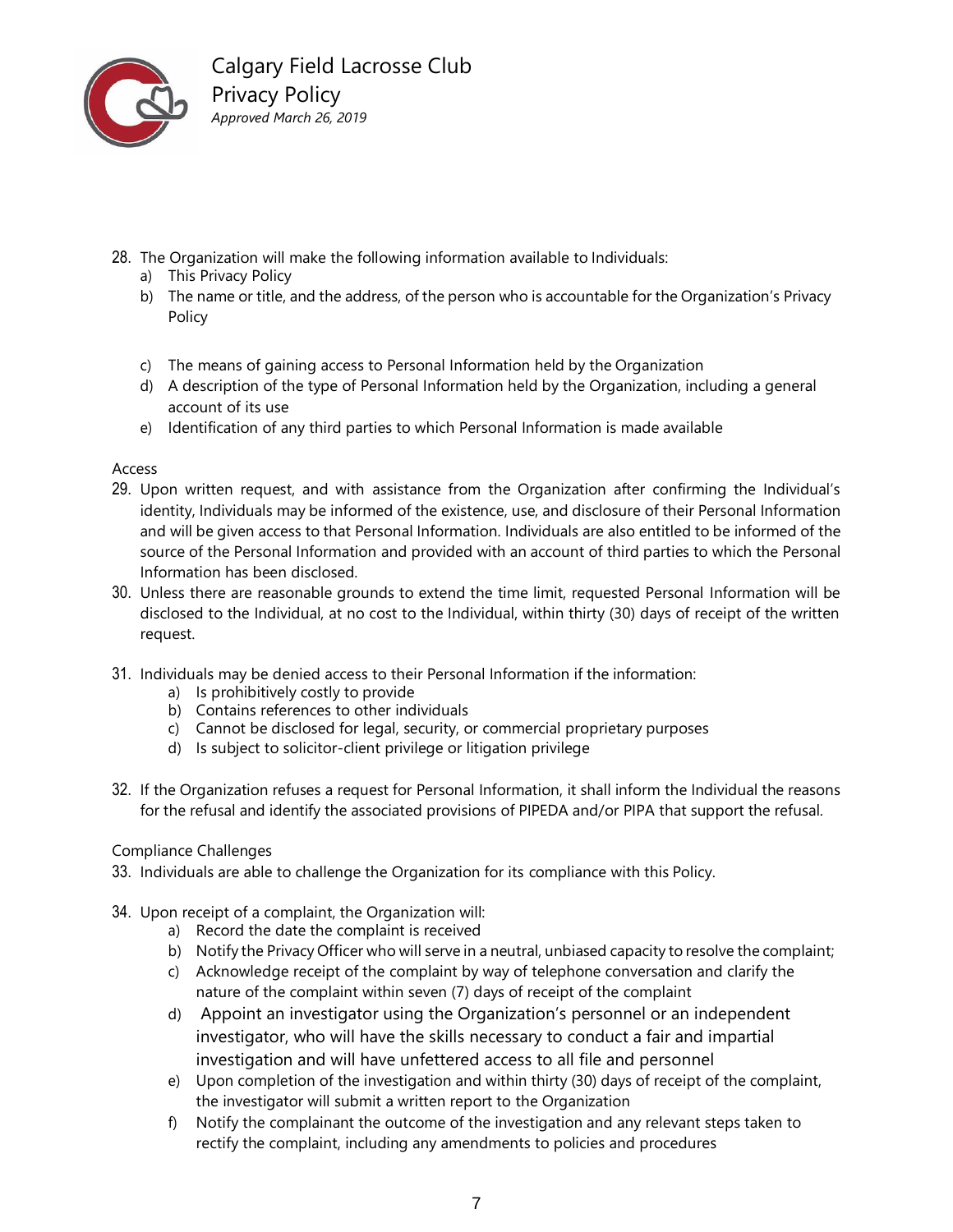

- 35. The Organization will not dismiss, suspend, demote, discipline, harass, or otherwise disadvantage any the Organization Individual or Stakeholder who:
	- a) Challenges the Organization for its compliance with this Policy
	- b) Refuses to contravene this Policy or PIPEDA
	- c) Takes precautions not to contravene this Policy, PIPA or PIPEDA; even though said precautions may be in opposition to the regular duties performed by the Individual